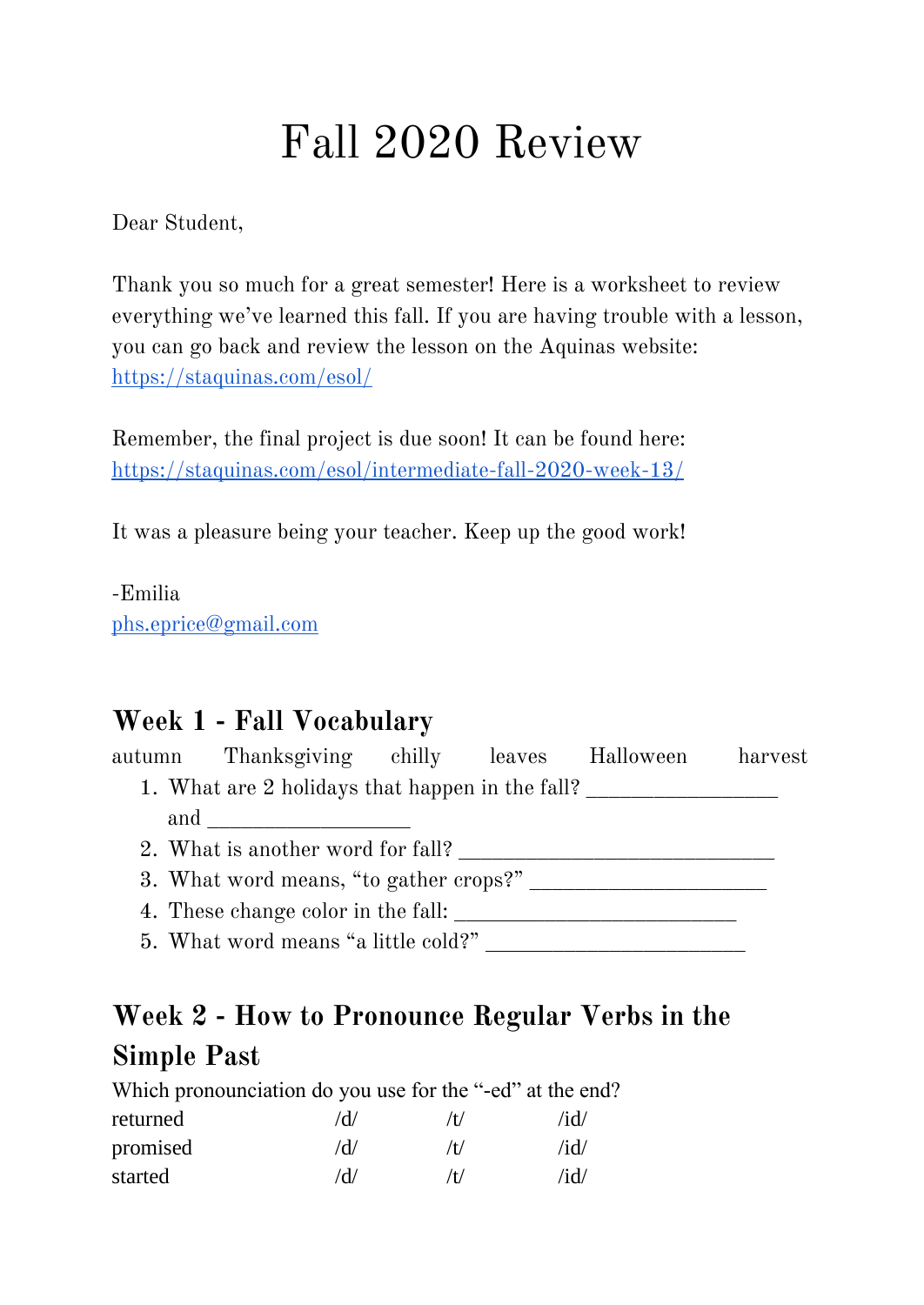| wanted  | $\rm\,/d/$            | /t/ | /id/ |
|---------|-----------------------|-----|------|
| helped  | /d/                   | /t/ | /id/ |
| worked  | /d/                   | /t/ | /id/ |
| dropped | /d/                   | /t/ | /id/ |
| moved   | /d/                   | /t/ | /id/ |
| tried   | $^{\prime}\mathrm{d}$ | /t/ | /id/ |

## **Week 3 - Prepositions of Time**

Write a sentence using each preposition of time:

1. In:

- 2. At:
- 3. On:

## **Week 4 - Prepositions of Place**

Write a sentence using each preposition of place:

1. In:

- 2. On:
- 3. At:

### **Week 5 - Law and Crime**

What do each of these people do in a trial? **judge:** 

**\_\_\_\_\_\_\_\_\_\_\_\_\_\_\_\_\_\_\_\_\_\_\_\_\_\_\_\_\_\_\_\_\_\_\_\_\_\_\_\_\_\_\_\_\_\_\_\_\_\_\_\_\_\_\_\_\_\_\_\_\_\_**

**\_\_\_\_\_\_\_\_\_\_\_\_\_\_\_\_\_\_\_\_\_\_\_\_\_\_\_\_\_\_\_\_\_\_\_\_\_\_\_\_\_\_\_\_\_\_\_\_\_\_\_\_\_\_\_\_\_\_\_\_\_\_**

**\_\_\_\_\_\_\_\_\_\_\_\_\_\_\_\_\_\_\_\_\_\_\_\_\_\_\_\_\_\_\_\_\_\_\_\_\_\_\_\_\_\_\_\_\_\_\_\_\_\_\_\_\_\_\_\_\_\_\_\_**

**\_\_\_\_\_\_\_\_\_\_\_\_\_\_\_\_\_\_\_\_\_\_\_\_\_\_\_\_\_\_\_\_\_\_\_\_\_\_\_\_\_\_\_\_\_\_\_\_\_\_\_\_\_\_\_\_\_\_\_**

#### **juror:**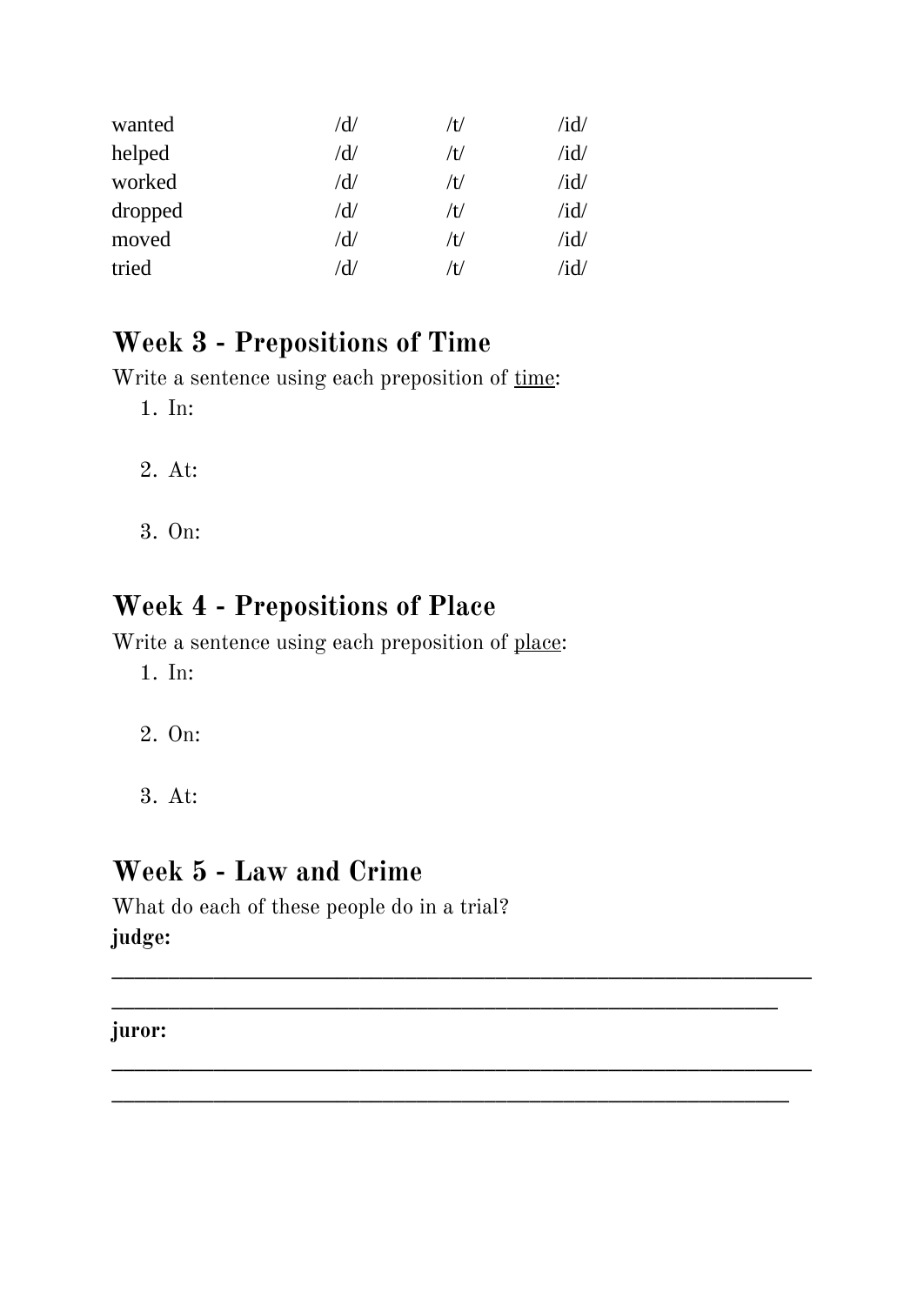#### **Week 6 - Halloween**

How do people celebrate Halloween?

#### **Week 7 - To vs. For**

Complete each sentence with "to" or "for."

- 1. I stopped \_\_\_\_\_\_\_\_\_\_\_\_\_ a break.
- 2. I stopped \_\_\_\_\_\_\_\_\_\_\_\_\_\_\_\_ have a break.
- 3. He made it \_\_\_\_\_\_\_\_\_\_\_\_ me.
- 4. He gave it \_\_\_\_\_\_\_\_\_\_\_\_\_ me when I arrived.
- 5. It was hard \_\_\_\_\_\_\_\_\_\_\_ finish.
- 6. It was hard \_\_\_\_\_\_\_\_\_\_\_\_\_\_ me to finish.
- 7. She was promoted \_\_\_\_\_\_\_\_\_\_\_\_ assistant manager.

**\_\_\_\_\_\_\_\_\_\_\_\_\_\_\_\_\_\_\_\_\_\_\_\_\_\_\_\_\_\_\_\_\_\_\_\_\_\_\_\_\_\_\_\_\_\_\_\_\_\_\_\_\_\_\_\_\_\_\_\_\_\_**

\_\_\_\_\_\_\_\_\_\_\_\_\_\_\_\_\_\_\_\_\_\_\_\_\_\_\_\_\_\_\_\_\_\_\_\_\_\_\_\_\_\_\_\_\_\_\_\_\_\_\_\_\_\_\_\_\_\_\_\_\_\_ \_\_\_\_\_\_\_\_\_\_\_\_\_\_\_\_\_\_\_\_\_\_\_\_\_\_\_\_\_\_\_\_\_\_\_\_\_\_\_\_\_\_\_\_\_\_\_\_\_\_\_\_\_\_\_\_\_\_\_\_\_\_ \_\_\_\_\_\_\_\_\_\_\_\_\_\_\_\_\_\_\_\_\_\_\_\_\_\_\_\_\_\_\_\_\_\_\_\_\_\_\_\_\_\_\_\_\_\_\_\_\_\_\_\_\_\_\_\_\_\_\_\_\_\_ \_\_\_\_\_\_\_\_\_\_\_\_\_\_\_\_\_\_\_\_\_\_\_\_\_\_\_\_\_\_\_\_\_\_\_\_\_\_\_\_\_\_\_\_\_\_\_\_\_\_\_\_\_\_\_\_\_\_\_\_\_\_ \_\_\_\_\_\_\_\_\_\_\_\_\_\_\_\_\_\_\_\_\_\_\_\_\_\_\_\_\_\_\_\_\_\_\_\_\_\_\_\_\_\_\_\_\_\_\_\_\_\_\_\_\_\_\_\_\_\_\_\_\_\_ \_\_\_\_\_\_\_\_\_\_\_\_\_\_\_\_\_\_\_\_\_\_\_\_\_\_\_\_\_\_\_\_\_\_\_\_\_\_\_\_\_\_\_\_\_\_\_\_\_\_\_\_\_\_\_\_\_\_\_\_\_\_

**\_\_\_\_\_\_\_\_\_\_\_\_\_\_\_\_\_\_\_\_\_\_\_\_\_\_\_\_\_\_\_\_\_\_\_\_\_\_\_\_\_\_\_\_\_\_\_\_\_\_\_\_\_\_\_\_\_\_**

8. She was promoted \_\_\_\_\_\_\_\_\_\_ her dedication.

#### **Week 8 - Ordinal Numbers and Time Words**

Write the date out using ordinal number words, then practice pronunciation by reading it out loud: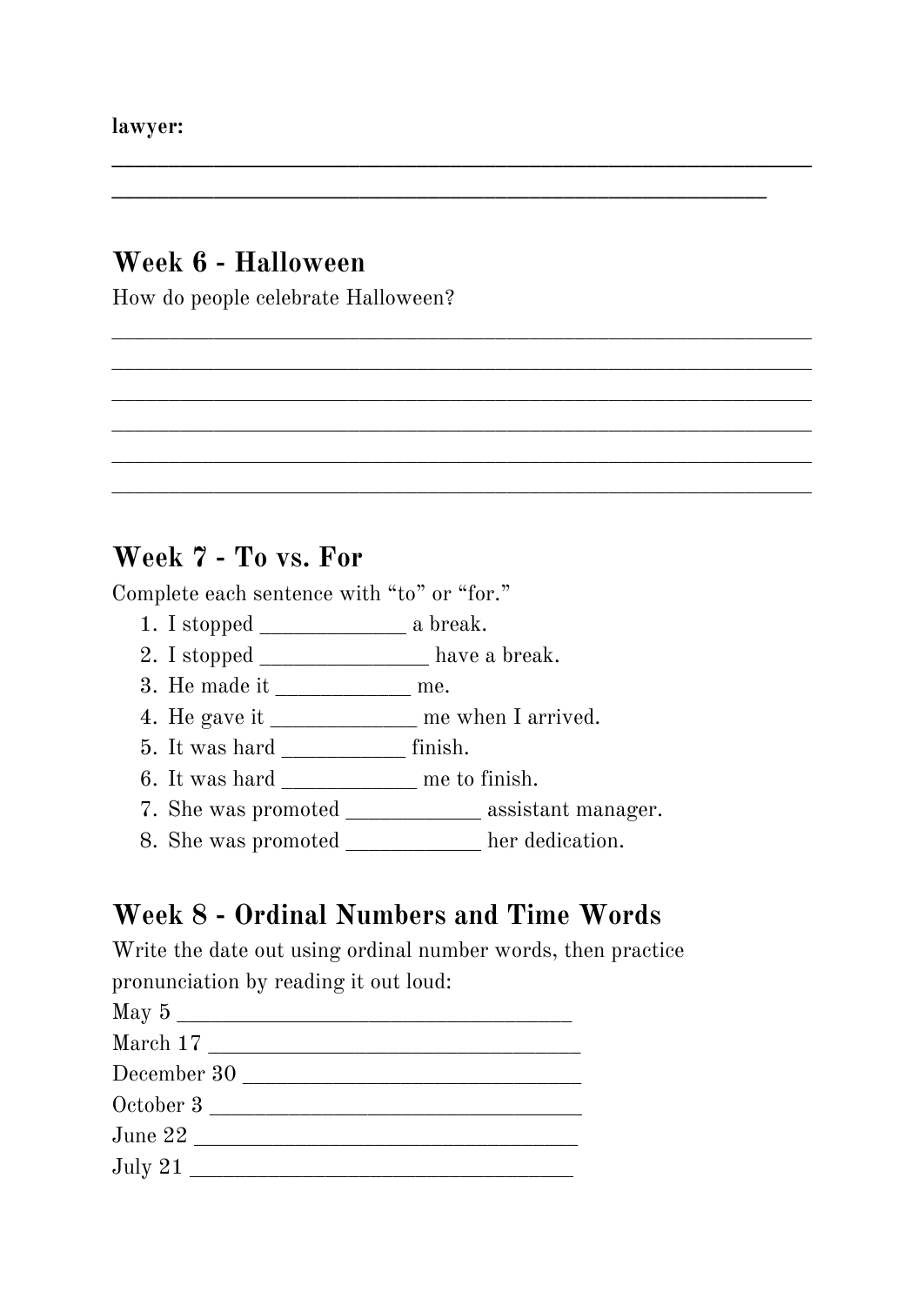| November 2   |  |
|--------------|--|
| April 1      |  |
| September 12 |  |

### **Week 9 - Route 66**

1. What is the most famous road in the US? \_\_\_\_\_\_\_\_\_\_\_\_\_\_\_\_\_\_\_

\_\_\_\_\_\_\_\_\_\_\_\_\_\_\_\_\_\_\_\_\_\_\_\_\_\_\_\_\_\_\_\_\_.

2. Route 66 starts in \_\_\_\_\_\_\_\_\_\_\_\_\_\_\_\_\_\_\_\_\_\_\_\_ and ends in

\_\_\_\_\_\_\_\_\_\_\_\_\_\_\_\_\_\_\_\_\_\_\_\_\_\_\_\_\_\_\_\_\_\_\_\_\_\_\_\_\_\_\_\_\_\_\_\_\_\_\_\_\_\_\_\_\_ \_\_\_\_\_\_\_\_\_\_\_\_\_\_\_\_\_\_\_\_\_\_\_\_\_\_\_\_\_\_\_\_\_\_\_\_\_\_\_\_\_\_\_\_\_\_\_\_\_\_\_\_\_\_\_\_\_ \_\_\_\_\_\_\_\_\_\_\_\_\_\_\_\_\_\_\_\_\_\_\_\_\_\_\_\_\_\_\_\_\_\_\_\_\_\_\_\_\_\_\_\_\_\_\_\_\_\_\_\_\_\_\_\_\_ \_\_\_\_\_\_\_\_\_\_\_\_\_\_\_\_\_\_\_\_\_\_\_\_\_\_\_\_\_\_\_\_\_\_\_\_\_\_\_\_\_\_\_\_\_\_\_\_\_\_\_\_\_\_\_\_\_

\_\_\_\_\_\_\_\_\_\_\_\_\_\_\_\_\_\_\_\_\_\_\_\_\_\_\_\_\_\_\_\_\_\_\_\_\_\_\_\_\_\_\_\_\_\_\_\_\_\_\_\_\_\_\_\_

\_\_\_\_\_\_\_\_\_\_\_\_\_\_\_\_\_\_\_\_\_\_\_\_\_\_\_\_\_\_\_\_\_\_\_\_\_\_\_\_\_\_\_\_\_\_\_\_\_\_\_\_\_\_\_\_\_\_\_\_\_\_ \_\_\_\_\_\_\_\_\_\_\_\_\_\_\_\_\_\_\_\_\_\_\_\_\_\_\_\_\_\_\_\_\_\_\_\_\_\_\_\_\_\_\_\_\_\_\_\_\_\_\_\_\_\_\_\_\_\_\_\_\_\_ \_\_\_\_\_\_\_\_\_\_\_\_\_\_\_\_\_\_\_\_\_\_\_\_\_\_\_\_\_\_\_\_\_\_\_\_\_\_\_\_\_\_\_\_\_\_\_\_\_\_\_\_\_\_\_\_\_\_\_\_\_\_ \_\_\_\_\_\_\_\_\_\_\_\_\_\_\_\_\_\_\_\_\_\_\_\_\_\_\_\_\_\_\_\_\_\_\_\_\_\_\_\_\_\_\_\_\_\_\_\_\_\_\_\_\_\_\_\_\_\_\_\_\_\_ \_\_\_\_\_\_\_\_\_\_\_\_\_\_\_\_\_\_\_\_\_\_\_\_\_\_\_\_\_\_\_\_\_\_\_\_\_\_\_\_\_\_\_\_\_\_\_\_\_\_\_\_\_\_\_\_\_\_\_\_\_\_ \_\_\_\_\_\_\_\_\_\_\_\_\_\_\_\_\_\_\_\_\_\_\_\_\_\_\_\_\_\_\_\_\_\_\_\_\_\_\_\_\_\_\_\_\_\_\_\_\_\_\_\_\_\_\_\_\_\_\_\_\_\_

3. Where would you go if you took a road trip in the US?

# **Week 10 - Thanksgiving**

How do people celebrate Thanksgiving?

### **Week 11 - Natural Disasters**

Write the name of each natural disaster:

- 1. no rain for a long period of time:
- 2. a giant wave:
- 3. uncontrollable fires that start in grass or forests:
- 4. a spinning funnel of wind:
- 5. spiralling tropical storm with heavy rains and fast winds:
- 6. when the ground shakes:
- 7. when snow falls down a mountain: